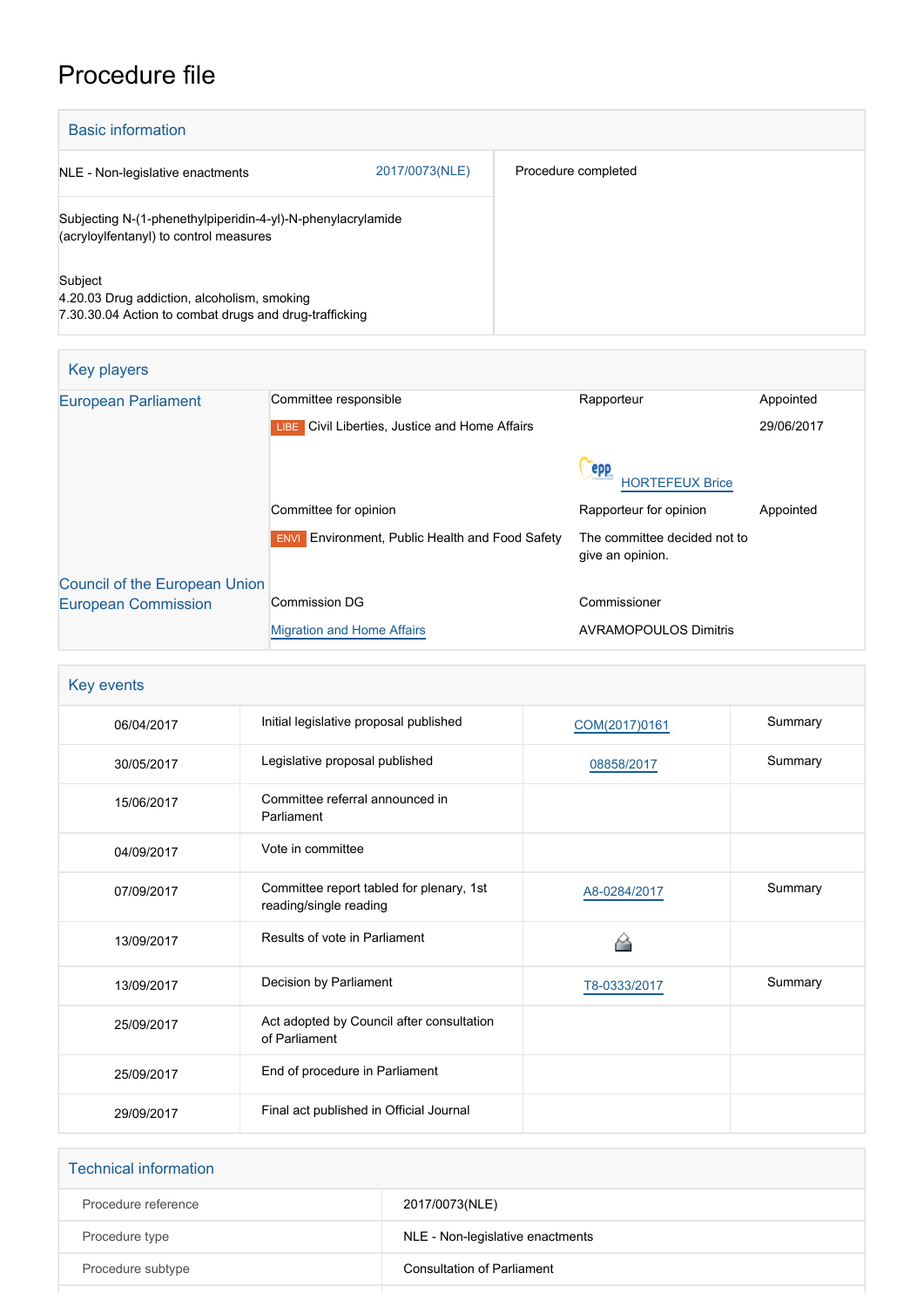| Legal basis                | Treaty on the European Union (after Amsterdam) M 039-p1 |
|----------------------------|---------------------------------------------------------|
| Other legal basis          | Rules of Procedure EP 159                               |
| Stage reached in procedure | Procedure completed                                     |
| Committee dossier          | LIBE/8/10203                                            |

| Documentation gateway                                              |               |            |     |         |
|--------------------------------------------------------------------|---------------|------------|-----|---------|
| Initial legislative proposal                                       | COM(2017)0161 | 06/04/2017 | EC. | Summary |
| Legislative proposal                                               | 08858/2017    | 30/05/2017 | CSL | Summary |
| Committee draft report                                             | PE607.861     | 07/07/2017 | EP  |         |
| Committee report tabled for plenary, 1st<br>reading/single reading | A8-0284/2017  | 07/09/2017 | EP  | Summary |
| Text adopted by Parliament, 1st reading/single<br>reading          | T8-0333/2017  | 13/09/2017 | EP  | Summary |

#### Final act

 [Decision 2017/1774](https://eur-lex.europa.eu/smartapi/cgi/sga_doc?smartapi!celexplus!prod!CELEXnumdoc&lg=EN&numdoc=32017D1774) [OJ L 251 29.09.2017, p. 0021](https://eur-lex.europa.eu/legal-content/EN/TXT/?uri=OJ:L:2017:251:TOC) Summary

## Subjecting N-(1-phenethylpiperidin-4-yl)-N-phenylacrylamide (acryloylfentanyl) to control measures

PURPOSE: to subject N-(1-phenethylpiperidin-4-yl)-Nphenylacrylamide (acryloylfentanyl) to control measures.

PROPOSED ACT: Council implementing decision.

ROLE OF THE EUROPEAN PARLIAMENT: the Council adopts the act after consulting the European Parliament but without being obliged to follow its opinion.

BACKGROUND: on 23 January 2017, following the request made by the Commission and 11 Member States and pursuant to [Council](http://www.europarl.europa.eu/oeil/popups/ficheprocedure.do?reference=2003/0215(CNS)&l=en) [Decision 2005/387/JHA](http://www.europarl.europa.eu/oeil/popups/ficheprocedure.do?reference=2003/0215(CNS)&l=en) on the information exchange, risk-assessment and control of new psychoactive substances, the Council requested an assessment of the risks caused by the use, manufacture and trafficking of the new psychoactive substance acryloylfentanyl.

The main results of the risk assessment carried out by the Scientific Committee of the European Monitoring Centre for Drugs and Drug Addition (EMCDDA) are the following:

acryloylfentanyl is a synthetic opioid available in the Union in Union since at least April 2016 and has been detected in 6 Member States. It is sold as "research chemical", typically as powder and as ready-to-use nasal sprays, in small and wholesale amounts;

47 deaths associated with acryloylfentanyl have been reported by 3 Member States. In at least 40 deaths acryloylfentanyl was the cause of death or is likely to have contributed to death. In addition, more than 20 acute intoxications suspected to be due to acryloylfentanyl have been reported.

Acryloylfentanyl has no established or acknowledged human or veterinary medical use. It is not listed for control under the 1961 United Nations Single Convention on Narcotic Drugs or under the 1971 United Nations Convention on Psychotropic Substances. The substance is not currently under assessment by the United Nations system.

There is no information to suggest the involvement of organised crime in the manufacture, distribution, trafficking or supply of acryloylfentanyl within the Union.

Although the risk assessment report revealed that there is limited scientific evidence available on acryloylfentanyl, the Commission considered that the available evidence and information on the health and social risks that the substance poses provide sufficient grounds for subjecting acryloylfentanyl to control measures across the Union.

Only nine Member States control acryloylfentanyl under national drug control legislation, while two other Member States use other legislative measures to control it. Therefore, subjecting this substance to control measures across the Union would help avoid the emergence of obstacles in cross-border law enforcement and judicial cooperation, and would help protect from the risks that its availability and use could pose.

CONTENT: the objective of this proposal for a Council Implementing Decision is to call upon the Member States to subject acryloylfentanyl to control measures and criminal penalties as provided under their legislation by virtue of their obligations under the 1971 United Nations Convention on Psychotropic Substances.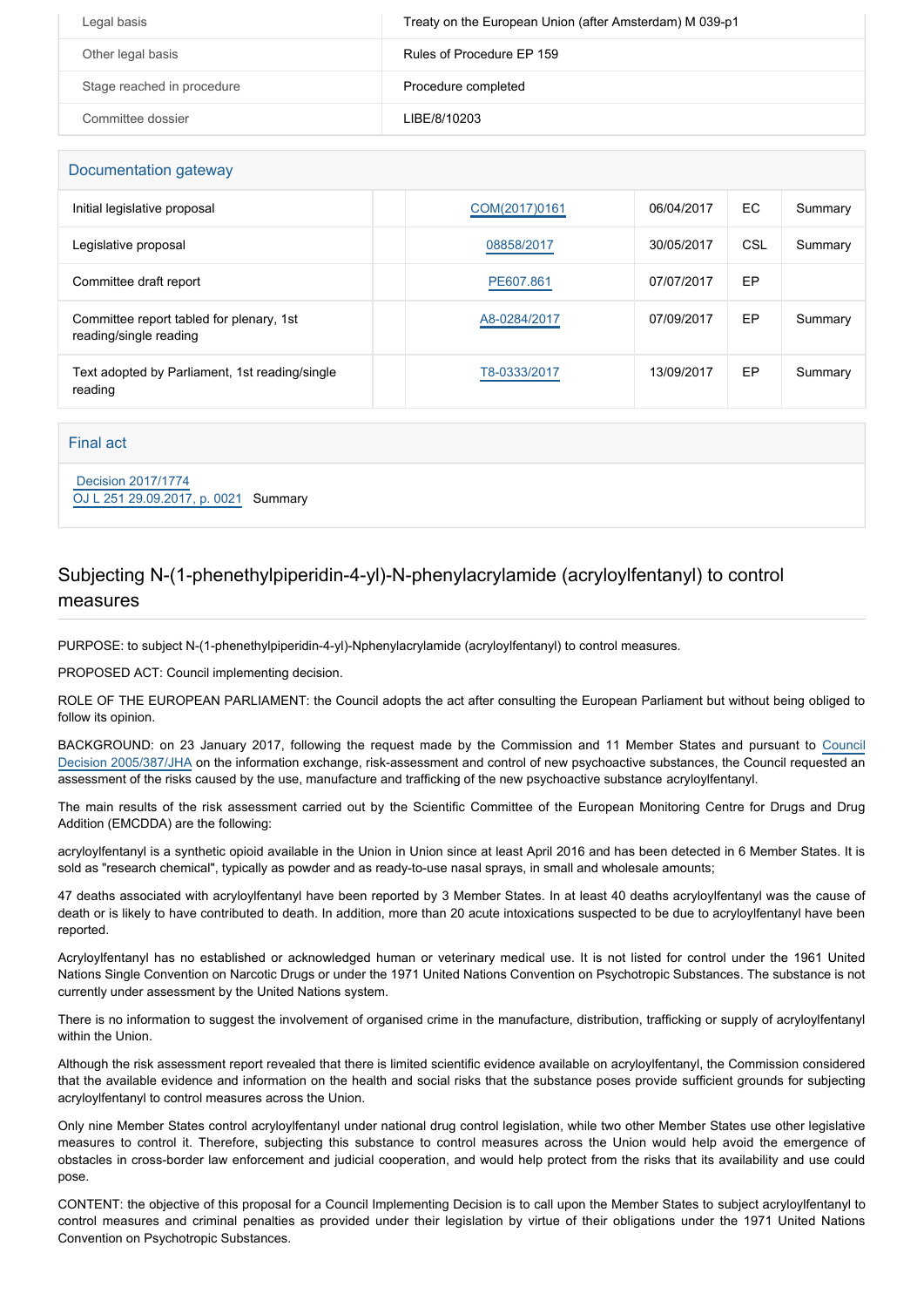PURPOSE: to subject N-(1-phenethylpiperidin-4-yl)-Nphenylacrylamide (acryloylfentanyl) to control measures.

PROPOSED ACT: Council implementing decision.

ROLE OF THE EUROPEAN PARLIAMENT: the Council adopts the act after consulting the European Parliament but without being obliged to follow its opinion.

BACKGROUND: acryloylfentanyl is a synthetic opioid which according to available data is a potent and long-lasting antinociceptive agent acting on the opioid system.

Acryloylfentanyl has been available in the European Union since at least April 2016 and has been detected in 6 Member States. Three Member States have collectively reported 47 deaths associated with acryloylfentanyl.

There is no information to suggest the involvement of organised crime in the manufacture, distribution, trafficking or supply of acryloylfentanyl within the Union. The available data suggest that most of the acryloylfentanyl on the market in Europe has been produced by chemical companies based in China

The substance has no established or acknowledged human or veterinary medical use. It is not currently under assessment by the United Nations system.

Although the risk assessment report reveals that there is limited scientific evidence available on acryloylfentanyl, available evidence and information on the health and social risks that the substance poses provides sufficient ground for subjecting acryloylfentanyl to control measures across the Union.

CONTENT: the objective of this proposal for a Council implementing decision is to subject acryloylfentanyl to control measures in the Union.

By one year from the date this Decision is published at the latest, Member States shall take the necessary measures, in accordance with their national law, to subject the new psychoactive substance to control measures and criminal penalties, as provided for under their legislation, complying with their obligations under the 1971 United Nations Convention on Psychotropic Substances.

The United Kingdom shall not take part in the adoption of this Decision and shall not bound by it or subject to its application,

For further details, please refer to the summary of the initial legislative proposal dated 06/04/2017.

# Subjecting N-(1-phenethylpiperidin-4-yl)-N-phenylacrylamide (acryloylfentanyl) to control measures

The Committee on Civil Liberties, Justice and Home Affairs adopted the report by Brice HORTEFEUX (EPP, FR) on the draft Council implementing decision on subjecting N-(1-phenethylpiperidin-4-yl)-N-phenylacrylamide (acryloylfentanyl) to control measures.

The committee recommended that Parliament approve the Councils draft.

As pointed out in the explanatory memorandum, the risk assessment report jointly drawn up by the European Monitoring Centre for Drugs and Drug Addiction (EMCDDA) and Europol, which was published on 17 November 2016, concludes that this psychoactive substance is a synthetic opioid structurally similar to fentanyl, a controlled substance widely used in medicine as an adjunct to general anaesthesia during surgery and for pain management.

The bulk of production takes place in China.

47 deaths associated with the substance have been reported by three Member States, together with 20 acute intoxications apparently due to acryloylfentanyl.

Accordingly, in view of the toxic and hazardous nature of the substance, which represents a health and social risk, it is recommended that the draft Council implementing decision be approved.

### Subjecting N-(1-phenethylpiperidin-4-yl)-N-phenylacrylamide (acryloylfentanyl) to control measures

The European Parliament adopted by 632 votes to 9, with 33 abstentions, a legislative resolution on the draft Council implementing decision on subjecting N-(1-phenethylpiperidin-4-yl)-N-phenylacrylamide (acryloylfentanyl) to control measures.

Following the recommendation of its Committee on Civil Liberties, Justice and Home Affairs, Parliament approved the Councils proposal to subject acryloylfentanyl to control measures throughout the Union.

No later than one year after the date of publication of the Decision, Member States shall subject the new psychoactive substance to the control measures and penal sanctions provided for in their legislation in accordance with their obligations under the United Nations Convention of 1971 on psychotropic substances.

#### Subjecting N-(1-phenethylpiperidin-4-yl)-N-phenylacrylamide (acryloylfentanyl) to control measures